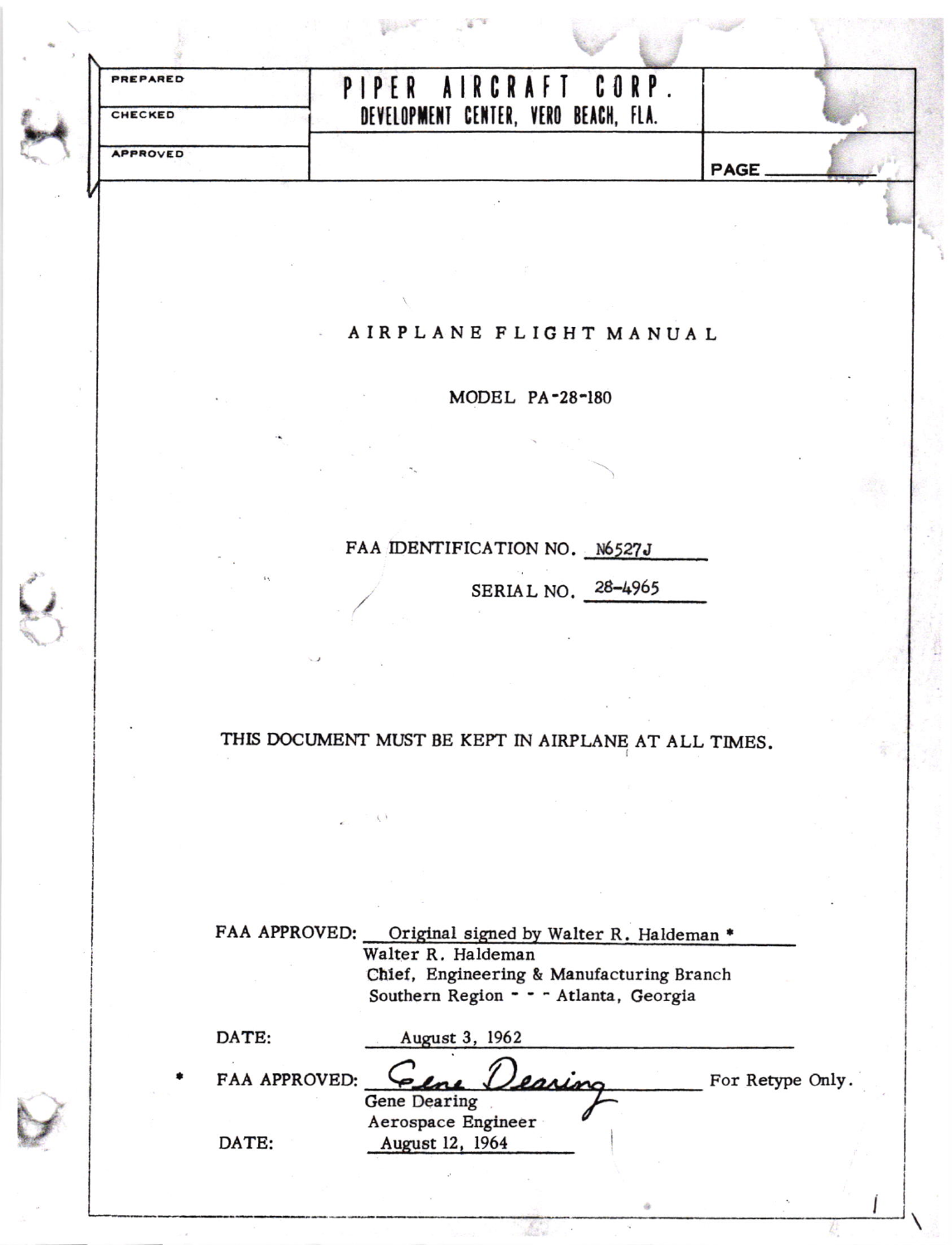| PREPARED<br>CHECKED    |                  | $CORP$ .<br>AIRCRAFT<br>PIPER<br>DEVELOPMENT CENTER, VERO BEACH, FLA.                                                                        | Airplane Flight Manual<br>Model PA=28-180            |
|------------------------|------------------|----------------------------------------------------------------------------------------------------------------------------------------------|------------------------------------------------------|
| <b>APPROVED</b>        |                  |                                                                                                                                              | п<br>PAGE                                            |
|                        |                  | Log of Revisions                                                                                                                             |                                                      |
| <b>REVISION</b><br>NO. | PAGE             | <b>DESCRIPTION</b>                                                                                                                           | DATE<br><b>APPROVED</b>                              |
| 1                      | 1                | Deleted Propeller Pitch Informa-<br>tion. Added Static R.P.M.<br>Information                                                                 | mtan<br>Supervisor<br>SO-EMDO-42<br>5/25/64          |
| $\overline{2}$         | $\boldsymbol{2}$ | Placards Section:<br>Added Placard No. 5                                                                                                     | Waterman<br>7/8/64<br>Supervisor<br>$SO-EMDO$        |
| $\mathbf{3}$           | $\boldsymbol{2}$ | Added to Placard No. 3:<br>"BAGGAGE, MAX. 200 LBS.,<br>SEE WEIGHT AND BALANCE<br>DATA FOR BAGGAGE LOADINGS<br>BETWEEN 150 LBS. AND 200 LBS." | 8/5/64<br>Supervisor<br>SO-EMDO-43                   |
|                        | 1                | Added Sensenich M76EMMS                                                                                                                      |                                                      |
| 4                      | 3                | Item 5 added to Procedures<br>Section.                                                                                                       | 1. de farlen<br>10/20/64<br>Supervisor<br>SO-EMDO-43 |
| 5                      | 1                | Limitations Section:<br>Revised Oil Temperature and<br>Η.<br>Fuel Pressure Range                                                             | 6/23/65<br>C. Faller<br>Supervisor,<br>SO-EMDO-43    |
| 6                      | $\bf{l}$         | Limitation Section:<br>Add note to Engine Limits                                                                                             | /5/66<br>Supervisor,<br>$SO$ -EMDO-43                |
| 7                      | $\overline{2}$   | C. G. Range:<br>1975 lbs. 85.9 In. 95.9 In.<br>1650 lbs. 84.0 In. 95.9 In.<br>Was 18.50 lbs. 85.1 In. 95.9 In.                               |                                                      |
|                        | 4                | Added Procedures Section<br>And Item 6                                                                                                       |                                                      |
|                        | $\overline{2}$   | Added Placard No. 6                                                                                                                          | 5/20/66<br>$\beta$ upervisor                         |
| FAA APPROVED 8/3/62    |                  |                                                                                                                                              | $SO-EMDO-43$                                         |

∽

 $\mathcal{F}_{\mathcal{A}}$  , and  $\mathcal{F}_{\mathcal{A}}$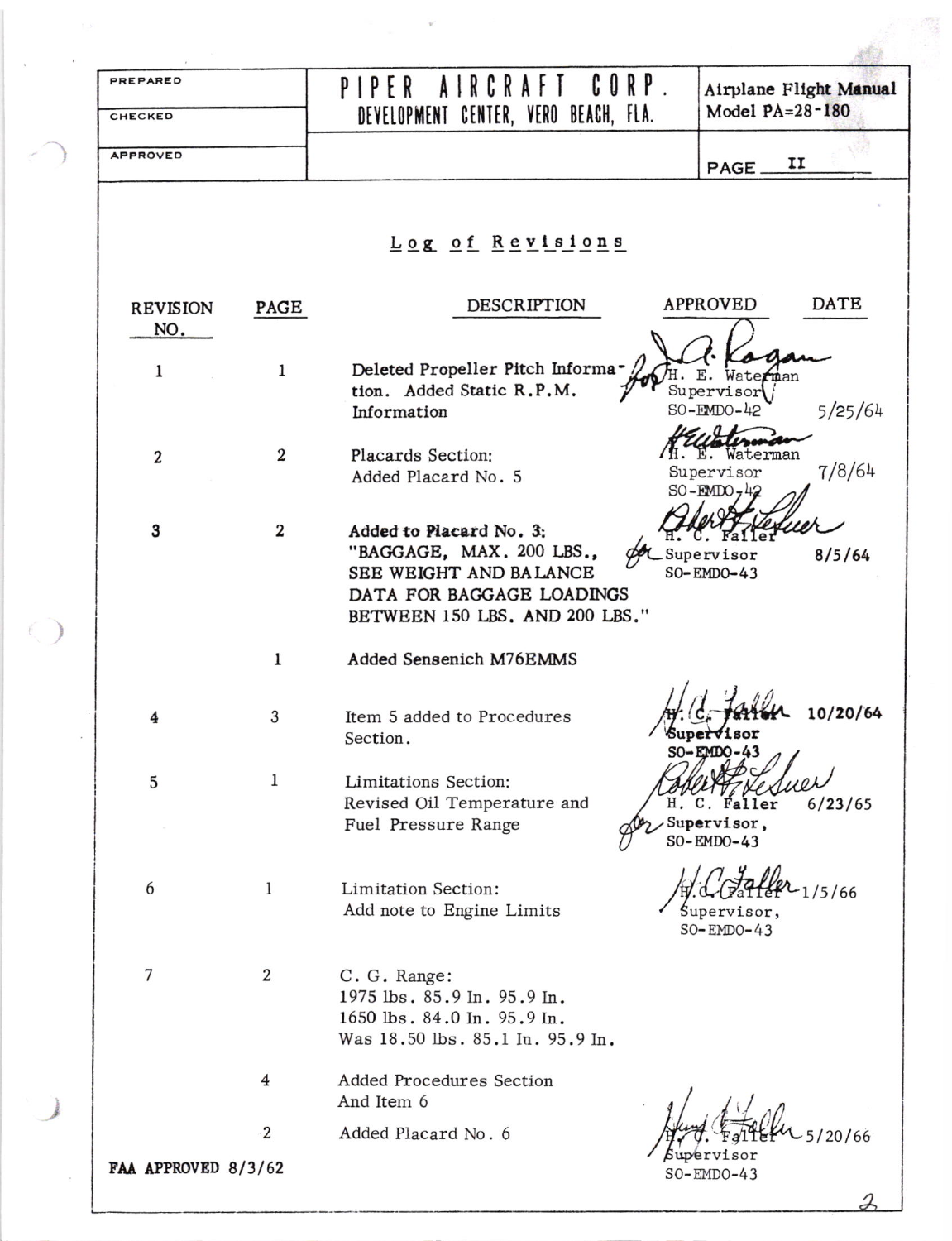| PREPARED        |                  | RCRAFT CORP.<br>PIPFR<br>A I                                                                        |                                    | Airplane Flight Manual      |  |
|-----------------|------------------|-----------------------------------------------------------------------------------------------------|------------------------------------|-----------------------------|--|
| CHECKED         |                  | DEVELOPMENT CENTER, VERO BEACH, FLA.                                                                |                                    | Model PA-28-180             |  |
| <b>APPROVED</b> |                  |                                                                                                     |                                    | Ш<br>PAGE.                  |  |
|                 |                  | Log of Revisions                                                                                    |                                    |                             |  |
| Revision        |                  |                                                                                                     |                                    |                             |  |
| No.             | Page             | Description                                                                                         | Approved                           | Date                        |  |
| 8               | 1                | Revised Oil Temperature,<br>Oil Pressure and Fuel<br>Pressure Limitations                           |                                    |                             |  |
|                 | 2,3              | Revised Placards No. 3<br>and No. 5                                                                 |                                    |                             |  |
|                 | 5                | Added Page 5                                                                                        |                                    |                             |  |
|                 |                  | Procedures Section -<br>Added Item 7                                                                |                                    |                             |  |
|                 | 6                | Added Page 6                                                                                        | Supervisor<br>$SO-EMDO-43$         | Aubert T. Herold<br>7/15/66 |  |
| 9               | 1                | <b>Limitations Section</b><br>Add "or 0-360-A4A                                                     | enry<br>Supervisor<br>$SO-EMDO-43$ | 8/2/66<br>$C.$ $FA$         |  |
| 10              | 2,3              | C.G. Range - Placard<br>No. 1 and Placard No.<br>3 revised to include                               |                                    |                             |  |
|                 |                  | utility category operations.<br>Added utility category max. wt. and<br>approved maneuvers           |                                    |                             |  |
|                 | 4                | Procedures Section -<br>Added to Item 3<br>"For Normal Category<br>Operation". Added Placard No. 7. |                                    |                             |  |
| $\frac{3}{2}$   | $\sqrt{3}$       | Placards Section - Added<br>utility category operation<br>to Item 4.                                |                                    |                             |  |
|                 | $\mathbf 1$      | Added Utility Category                                                                              |                                    |                             |  |
|                 | $\boldsymbol{2}$ | Added maximum positive<br>load factor for Utility<br>Category. Added Baggage                        | Supervisor                         | 2/6/66                      |  |
|                 |                  | Capacity.                                                                                           |                                    | $SO$ -EMDO-43               |  |